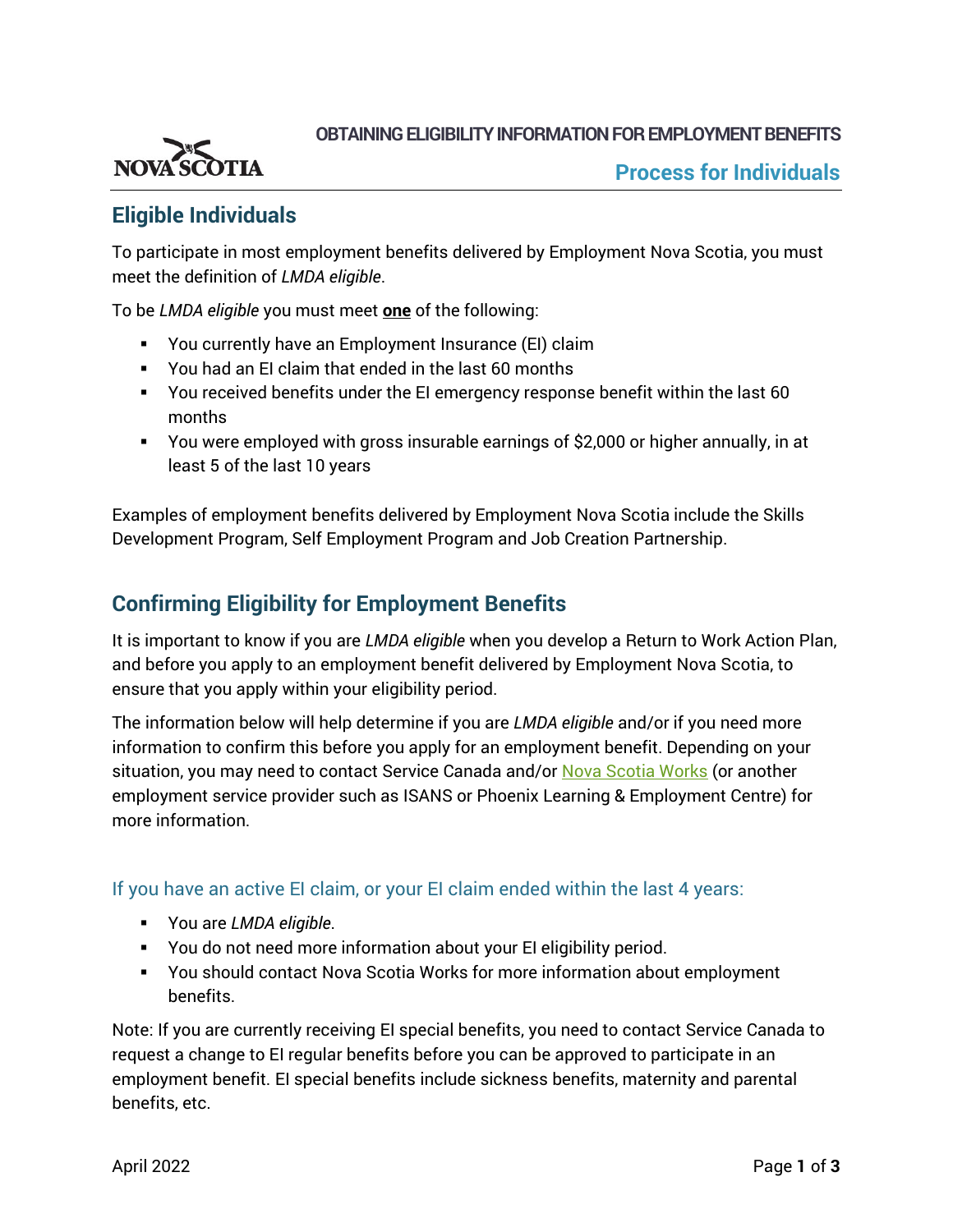## If you had an EI claim that ended more than 4 years ago:

- You may be *LMDA eligible.*
- You need more information about your EI eligibility period.
- You should complete the *[Obtaining Eligibility Information for Employment Benefits Form](#page-2-0)* to determine your EI eligibility period.

If you have not had an EI claim in the last 60 months:

- You may be *LMDA eligible* if you were employed with gross insurable earnings of \$2,000 or higher annually, in at least 5 of the last 10 years.
- You need more information about your eligibility period.
- You should contact Nova Scotia Works to discuss how to confirm your eligibility period.

**For more information or assistance confirming your eligibility for employment benefits, contact [Nova Scotia Works](https://novascotiaworks.ca/nsdc/contact-us) (or another employment service provider such as ISANS or Phoenix Learning & Employment Centre).**